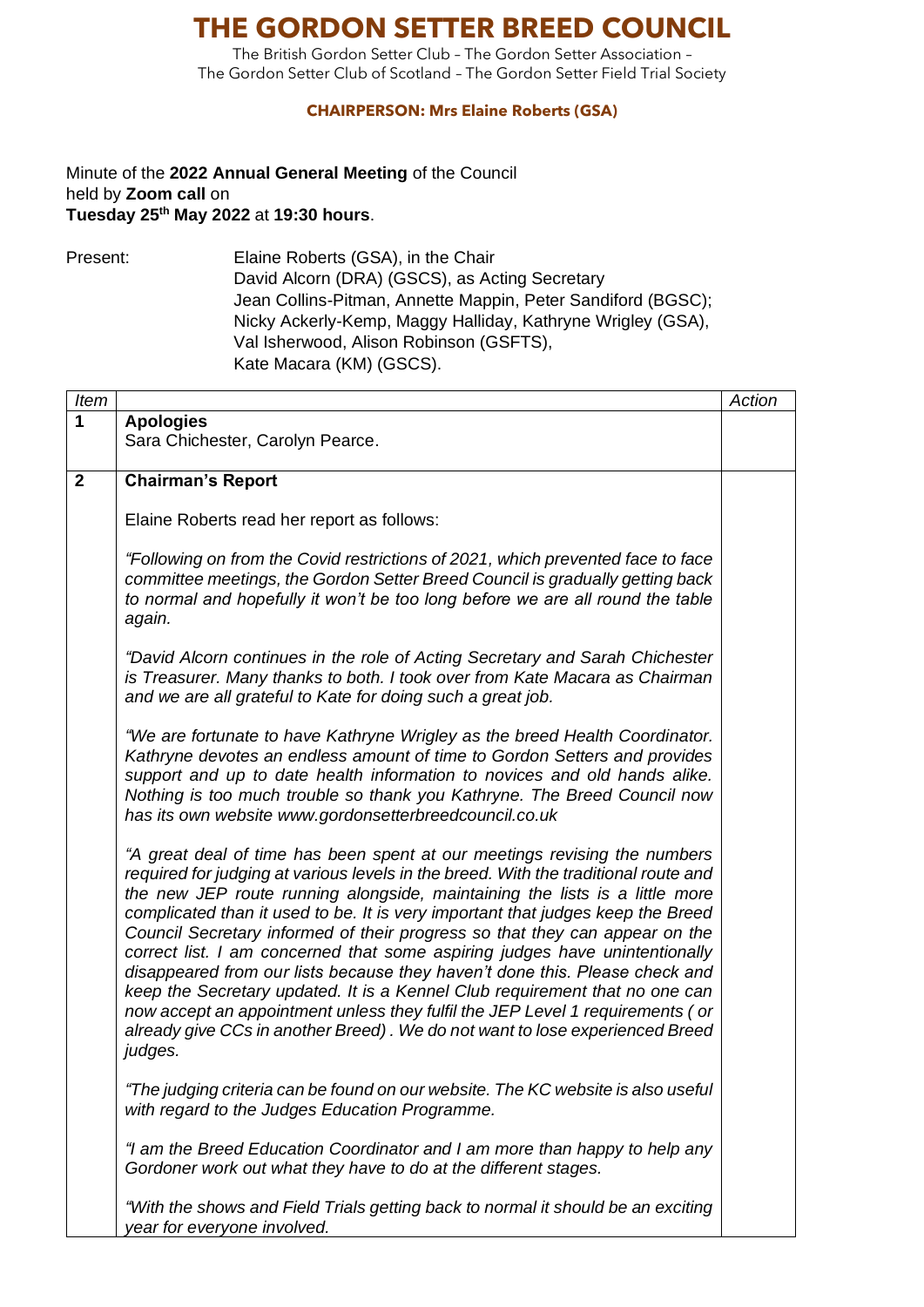|   | "Wishing you all a very happy and successful time with your Gordons."                                                                                                                                                                                                                                                                                                                                                                                                                                                                                                      |  |
|---|----------------------------------------------------------------------------------------------------------------------------------------------------------------------------------------------------------------------------------------------------------------------------------------------------------------------------------------------------------------------------------------------------------------------------------------------------------------------------------------------------------------------------------------------------------------------------|--|
| 3 | <b>Secretary's Report</b>                                                                                                                                                                                                                                                                                                                                                                                                                                                                                                                                                  |  |
|   | David Alcorn read his report as follows:                                                                                                                                                                                                                                                                                                                                                                                                                                                                                                                                   |  |
|   | "2021 was a little busier for the breed council, with the main task being a full<br>review of all judging lists undertaken as the main priority. This wasn't an easy<br>task, and in the end it is disappointing that a number of judges have retired and<br>don't wish to judge our breed any more - but even more disappointing that<br>others haven't replied and have had to be temporarily removed from the list. I<br>am pleased to say that we are holding an interim list of JEP Level 1 and Level<br>2 judges which is most encouraging.                          |  |
|   | "Hopefully we will see more breed specialist judges coming forward through<br>the new JEP system, however it does seem rather disappointing to see so few<br>people undertake mentoring on the breed at shows. Hopefully this will increase<br>as we return to more normality this year.                                                                                                                                                                                                                                                                                   |  |
|   | "I am grateful to Keith Whiting for his creation of, and ongoing support with, the<br>website which he updates very quickly as required.                                                                                                                                                                                                                                                                                                                                                                                                                                   |  |
|   | "The Council continues to meet by Zoom regularly, which is efficient and cost<br>effective. Certainly, at the moment, it is saving us all a fortune in fuel costs!                                                                                                                                                                                                                                                                                                                                                                                                         |  |
|   | "I am still in the role of Acting Secretary at present and this is not an ideal<br>scenario which the Breed Council and all member clubs will need to address<br>this year, and going forward."                                                                                                                                                                                                                                                                                                                                                                            |  |
| 4 | Treasurer's Report and Adoption of Accounts for 2021                                                                                                                                                                                                                                                                                                                                                                                                                                                                                                                       |  |
|   | As there had been no financial activity during the year ended 2021, there were<br>no accounts to be presented.                                                                                                                                                                                                                                                                                                                                                                                                                                                             |  |
| 5 | <b>Breed Education Co-ordinator Report</b>                                                                                                                                                                                                                                                                                                                                                                                                                                                                                                                                 |  |
|   | Elaine Roberts read her report as follows:                                                                                                                                                                                                                                                                                                                                                                                                                                                                                                                                 |  |
|   | "A little bit of general information about the role of the Breed Education<br>Coordinator - the simplest way of describing it is as a point of contact for<br>everything connected with judges education within the breed, in line with the<br>Kennel Club Judges Education Programme. That might be anything from<br>ensuring that we comply with required number of seminars and supported entry<br>Open shows to organising mentors for up and coming judges.                                                                                                           |  |
|   | "So far the system of mentoring seems to be working well and there has been<br>a steady increase in the number of requests for mentoring since it was<br>introduced. Most mentors approached have been very happy to help<br>newcomers although I sometimes think the mentors are more nervous than the<br>mentees before they begin. Without exception the feedback from both parties<br>has been positive and it has been an enjoyable experience all round. I think it<br>is a really useful way for newcomers to the breed to learn from experienced<br>Gordon judges. |  |
|   | "The Gordon Breed Clubs are more than fulfilling the Kennel Club requirements<br>for Breed Assessment Days with both the GSCS and the BGSC already holding<br>one this year. The KC requirement is one every 2 years. The GSA will be<br>hosting another one in the Autumn. They held an A2/A3 Assessment Day last<br>Autumn for more experienced judges progressing through the old system.                                                                                                                                                                               |  |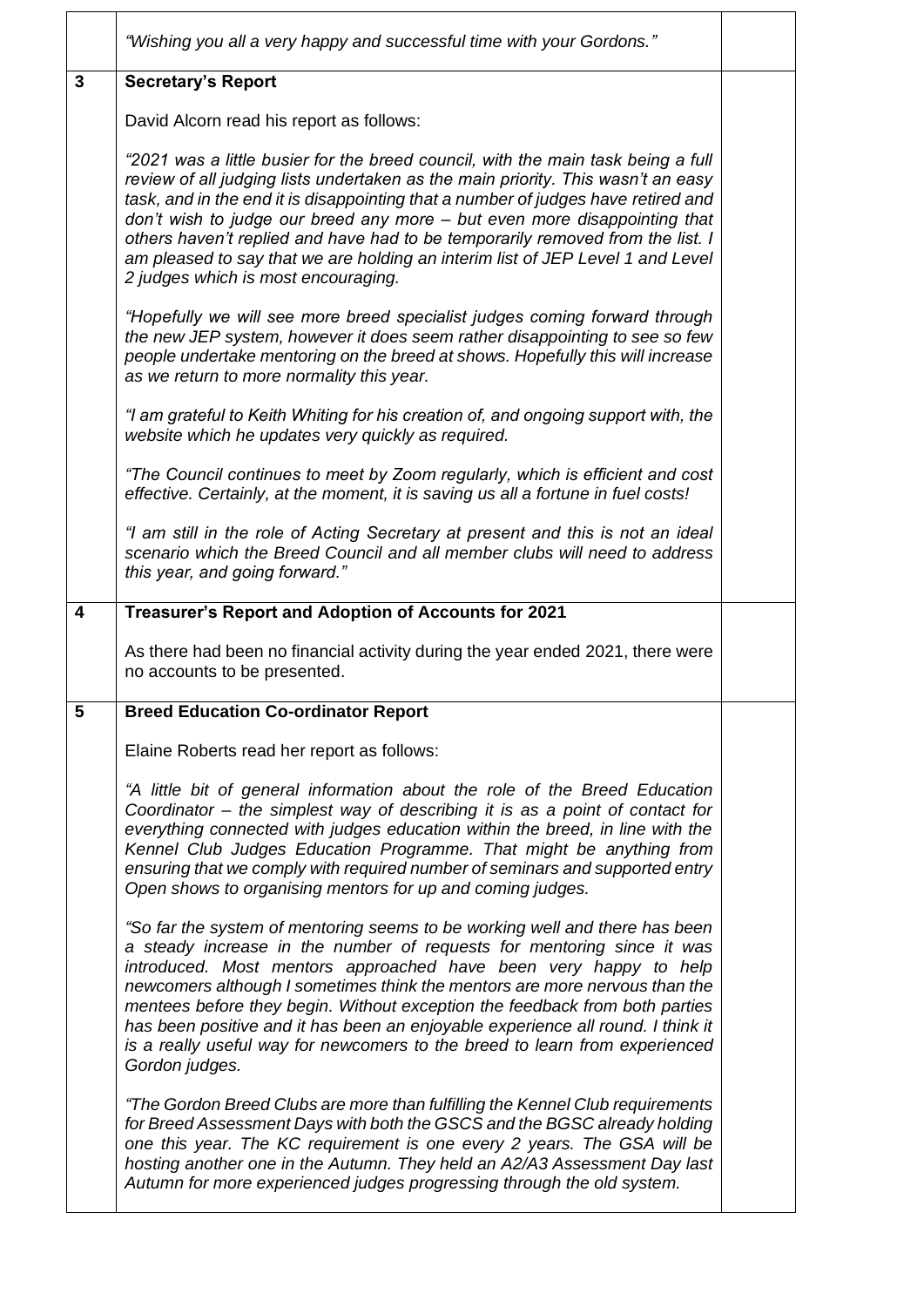|   | "I would say that the transition period where both traditional route and new JEP<br>route are running side by side has confused many would be judges. It has also<br>led to a considerable amount of extra work for the Breed Council Secretary.<br>Since the Kennel Club announced that anyone accepting new judging<br>appointments must meet the JEP Level 1 requirements we have lost many<br>many experienced and respected Gordon judges from our lists. I would give<br>one example of a lady who has judged over 200 Gordons, made up and bred<br>Show Champions who cannot now accept any more appointments. There are<br>other similar stories. That cannot be good for the breed. I think we will have a<br>real shortage of experienced breed specialist judges for our bigger Open<br>Shows in the next few years before people going through the new system come<br>on board." |  |
|---|----------------------------------------------------------------------------------------------------------------------------------------------------------------------------------------------------------------------------------------------------------------------------------------------------------------------------------------------------------------------------------------------------------------------------------------------------------------------------------------------------------------------------------------------------------------------------------------------------------------------------------------------------------------------------------------------------------------------------------------------------------------------------------------------------------------------------------------------------------------------------------------------|--|
| 6 | <b>Breed Health Co-ordinators Report</b>                                                                                                                                                                                                                                                                                                                                                                                                                                                                                                                                                                                                                                                                                                                                                                                                                                                     |  |
|   | Kathryne Wrigley's report is contained in Appendix I.                                                                                                                                                                                                                                                                                                                                                                                                                                                                                                                                                                                                                                                                                                                                                                                                                                        |  |
| 8 | <b>Any Other Competent Business</b>                                                                                                                                                                                                                                                                                                                                                                                                                                                                                                                                                                                                                                                                                                                                                                                                                                                          |  |
|   | There being no other business, the meeting was closed at 19:44.                                                                                                                                                                                                                                                                                                                                                                                                                                                                                                                                                                                                                                                                                                                                                                                                                              |  |